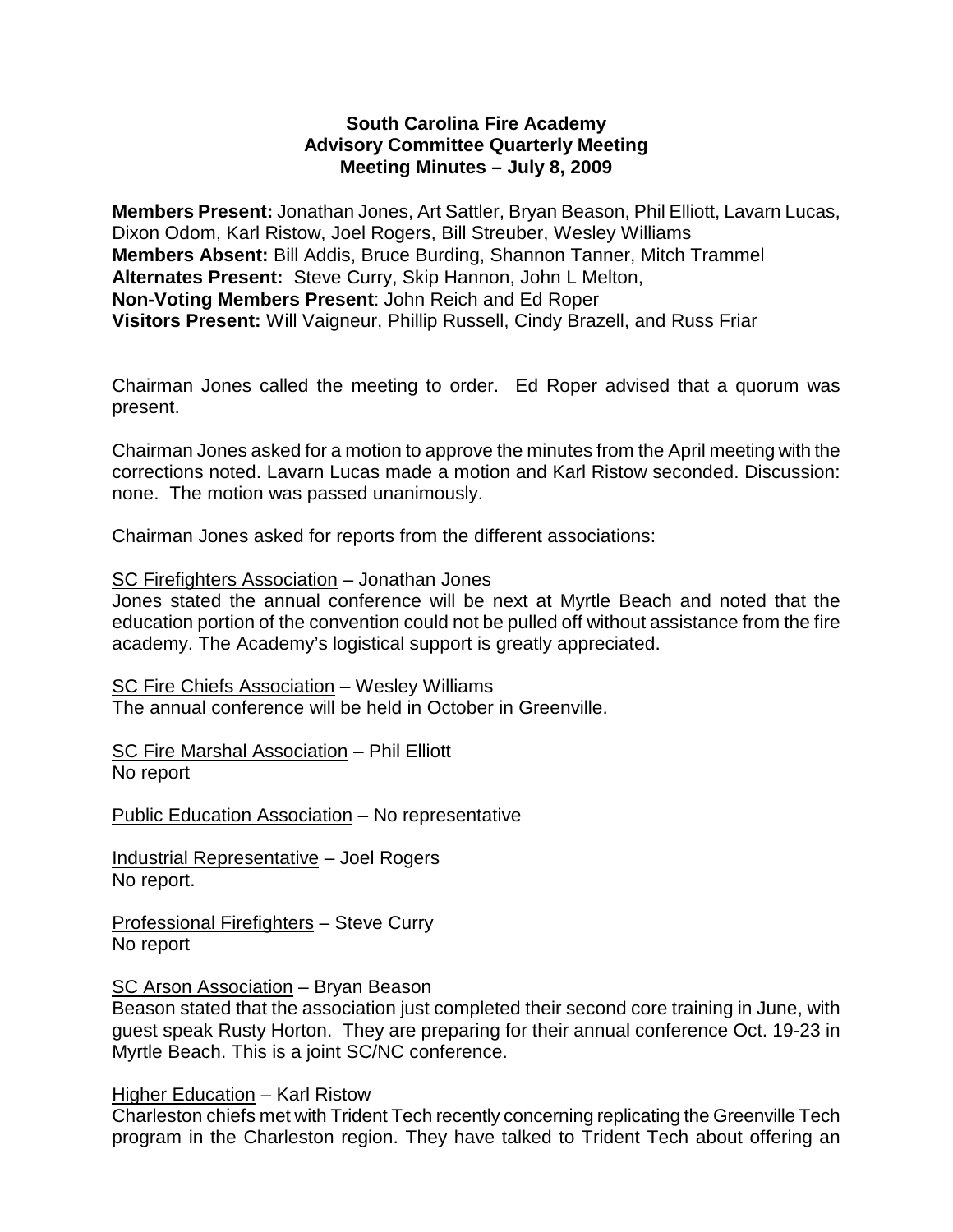associate's degree in Fire Science. This would allow South Carolina to have two technical programs that are similar at both ends of the state. They have made contact with the College of Charleston to discuss establishing a baccalaureate program where students could transfer from the associate program in to the baccalaureate program.

### SC Society of Fire Service Instructors – Art Sattler

Sattler stated that they will have a meeting next week at the beach with guest speaker Eddie Bucanna.

### Superintendent's Report – Ed Roper

Roper handed out a current organization chart.

Roper handed out and reviewed the regional report, the finance report and the budget report. Roper noted that the Academy hosted the Dept of Public Safety to shoot their new "move over law" video. Roper also stated that the Academy is in the process of relocating the Region 7 office (Greenwood) from the Newberry Fire Dept to Northwest Fire Dept. in Greenwood.

Roper recognized John Reich for being awarded the NASFM Olin Greene Outstanding Fire Prevention Award.

### Curriculum Report – Russ Friar

Friar handed out his curriculum section report and reviewed.

#### Resident Training – Phillip Russell

Russell handed out and reviewed the resident training report.

## Division update - John Reich

Reich added to Russell's report concerning the development of US&R props. Reich's desire is have training fund the US&R.

Reich noted that as of July 1, 2009 a new policy for SLED background took effect requiring that request must have payments first before the report is received.

The Freddie program still cost money and we are waiting for delivery now. Reich is asking that fire departments coordinate this program.

The 1% program – it is our responsibility to qualify departments and send to the county treasures office. The deadline is Oct. 31, 2009 for fire dept to key their data electronically.

The Fire Marshal's office will be sending two employees to the annual convention next week to answer questions about the 1% money.

## Unfinished Business

Jones discussed the sub-committee assignments and tasking for the Firefighter and Fire Officer Standards and program delivery research committees. Jones reminded the committee that we are not creating the standard, we are not writing legislation; however, we will come back with a recommendation from the advisory committee.

Members for the Firefighter Standards sub-committee: Jim Still – chair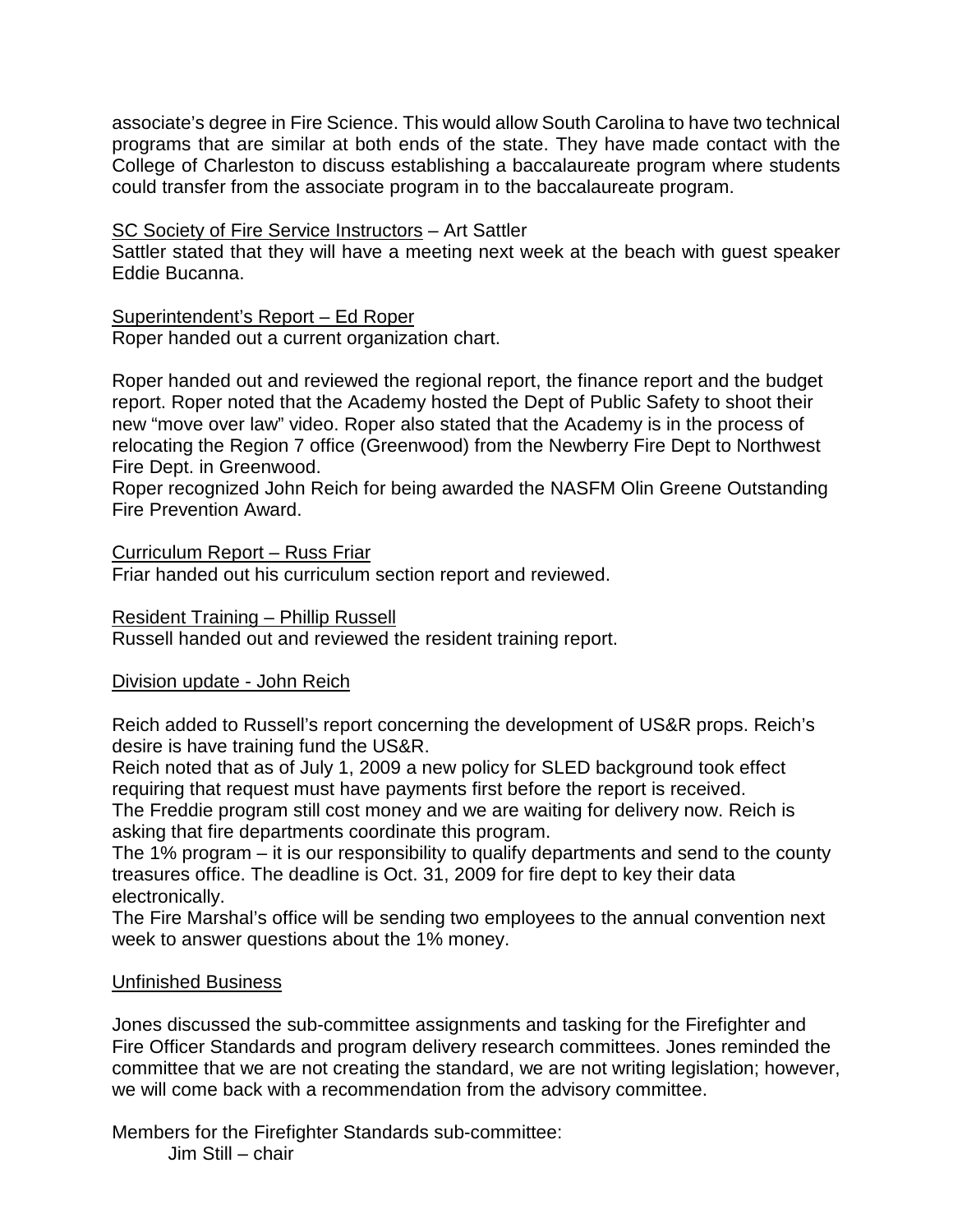Shannon Tanner Instructor Society representative Professional Firefighter representative Arson Association representative Pub Ed Association representative Industrial representative

Members for the Fire Officer Standards sub-committee: Chris Nunnery – chair Mitch Trammell John L Melton Karl Ristow Chief's Association representative Fire Marshal Association representative

Jones reviewed a handout from Joint council that was presented at the last quarterly meeting by Ken Kerber. Jones focused on the questions listed on the handout as items that the joint council wants the Advisory committee to address.

- 1. What are the credentials?
- 2. Is there one standard for all firefighters or separate standards for career vs. volunteers? Is there a need for that? Jones stated that some things that need to be considered when answering this question is, taking the company officer for example, the definition of company officers the same for a paid department with the officer riding a rig with 4 firefighters and the volunteer department where it 's the guy who is just the manager of that station. Is it the same? Does it need to be the same requirement? Those are all question that will have to be answered.
- 3. Will there be a grandfathering provision? Some kind of time table for those already in the system.
- 4. What will be the training standards?
- 5. How will the standards be enacted?
- 6. How will they be enforced? This is a big question.
- 7. How will the training be delivered? The goal is delivering in the most effective way possible to all portions of the state fire service, quality courses, not necessarily based on the way we have always done it. A list of delivery method alternatives driven not by what we are currently doing but what is technically available and whether that is applicable realistically for our state.
- 8. Who will do the record keeping? Who will manage the whole thing?

These are all good questions and give us a starting point, but we do need more detail. Basically we are looking at recommending a list of minimum courses a firefighter should have to take to obtain minimum competency level and you are going to have to define what that minimum competency level is. Is there a different standard for a structural firefighter and non-structural firefighter? Do we just go with National standards? Are we looking for NFPAs or IFSAC? Will we accept programs that meet NFPA without an IFSAC certificate? A recommended list of training courses that a fire chief or officer should take to obtain the rank? We may come up with other job list in the middle such as driver operator programs where an engineer will be considered. Some departments don't use the term engineer. These are all things that have to be considered. Again,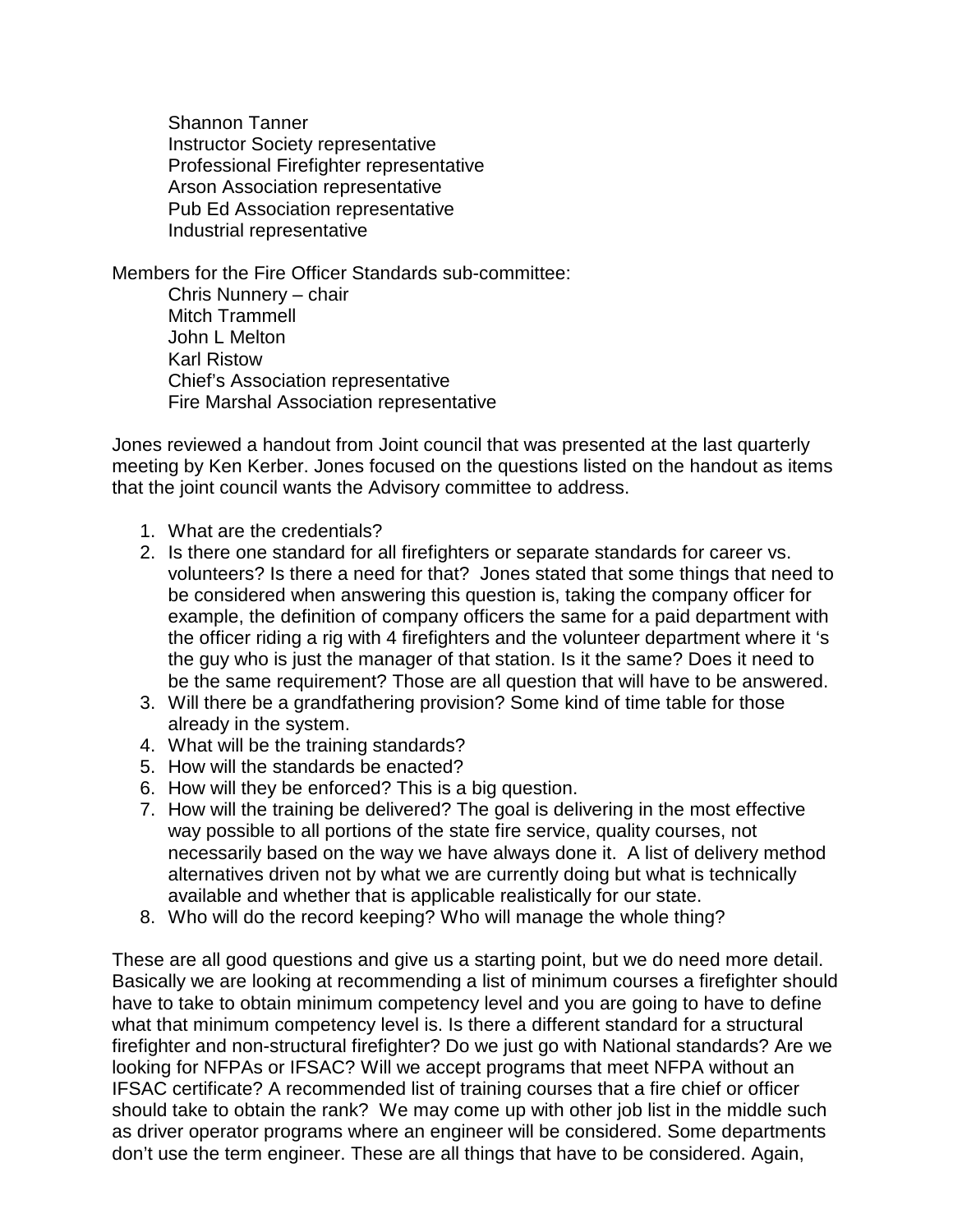whether it should differentiate between volunteers and paid firefighters. The ultimate goal from the joint council is a goal of adopting NFPA standards, working toward that, but the implementation process to get there will be in baby steps. It may be that we have to establish some things and adjust as we go.

The joint council also encourages members of the committee to be assigned to either visit other states or have other states come in and make presentations about what other states are already doing. It warrants us to look at other programs that are already established, if nothing else, to see the hurdles and pitfall that they encountered while trying to implement standards.

Jones also stated that these committees should be classified as "working" committees and in that respect has asked the Fire Academy staff to the extent possible to email out all reports, along with minutes, several weeks ahead of each quarterly meeting so that discussion can be limited in those reports to pertinent issues at hand and more time will be spent working on these projects at the quarterly meeting. This committee will need to focus on the job at hand.

### Other Business

Karl Ristow stated that by allowing these committees to figure out what are the standards and what it should be is diluting from what OSHA already wrote and we are allowing it to be convoluted into something less than that. Ristow feels that this committee should take a position of where this committee stands, that the standards are not mandated, it is not required, there is no law that requires departments to follow the standard, it is just a position.

### Ristow made the following motion: *The SCFA Advisory committee's position is that all firefighters should be trained to the Firefighter I or II standard before being allowed to make entry into an IDLH environment.*

#### Second: Art Sattler

Discussion: there was discussion asking to clarify what is an IDHL environment. Ristow was asked to amend the motion with such clarification.

## The motion was amended as follows: *The SCFA Advisory committee's position is that all firefighters should be trained to the Firefighter I or II standard before being allowed to make entry into an IDLH environment at a fire scene.*

Vote: Yes – 10 No – none The motion passed unanimously.

The purpose of that motion was to provide these two committees with direction and how to make that an achievable goal.

#### Other unfinished business:

Lavarn Lucas stated that his fire department is having an open house for their new